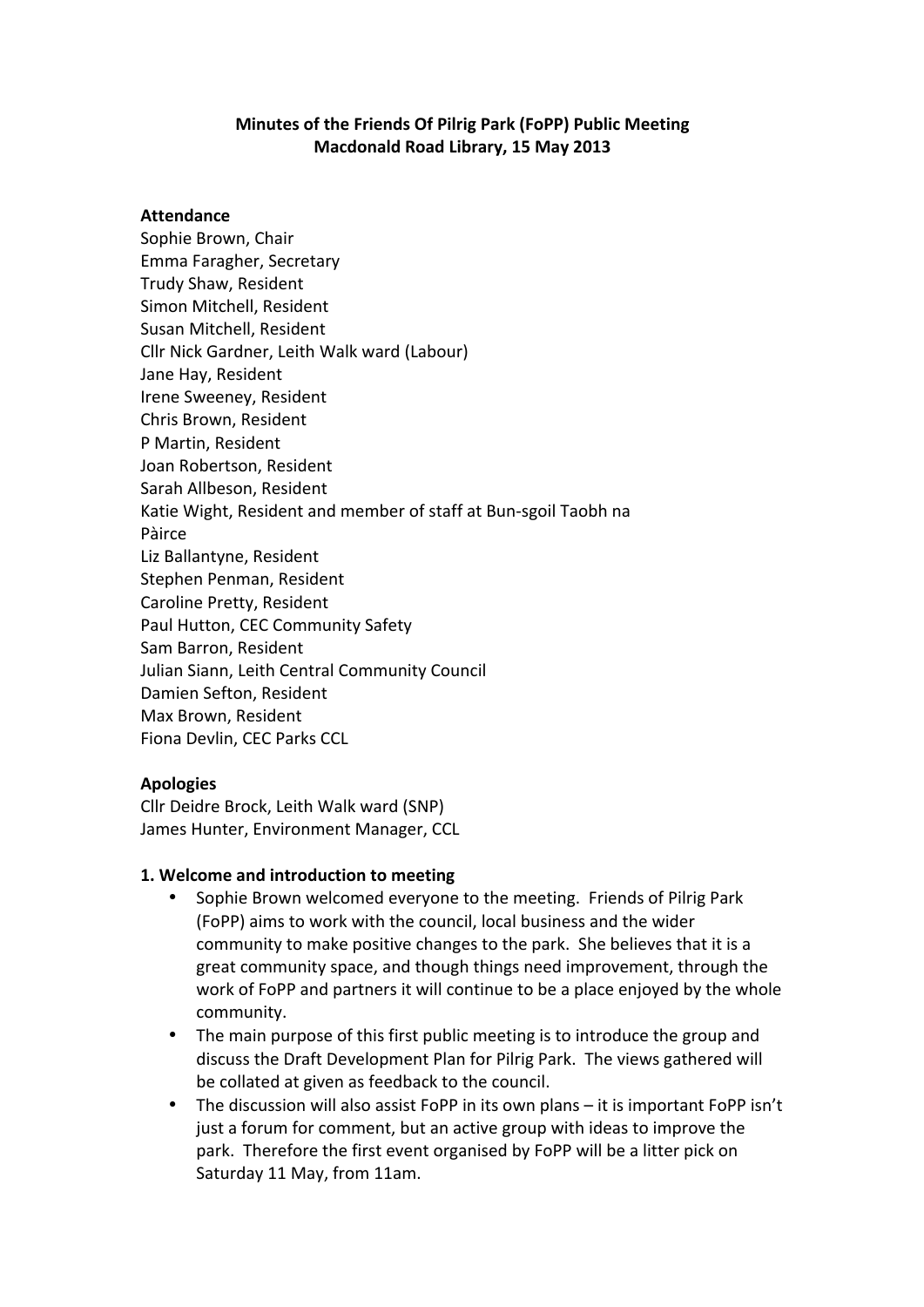- FoPP will be set up as a Voluntary Association, and have a formal committee. Sophie Brown asked attendees to consider volunteering for a committee role, and contact her after the meeting to discuss roles. People can volunteer to be standing members of the committee, or for the posts of Chair, Vice-Chair, Treasurer and Secretary. At this time, there is a provisional Chair and Secretary in place, who will continue in post unless objections are made. In future years, there will be an AGM with elections into committee posts.
- Cllr. Gardner welcomed the establishment of FoPP the group will be able to contribute ideas to the Park Development Plan and has potential to make a real difference to the future of the park. He encouraged FoPP to look at what other 'Friends' groups around the city have done, using Montgomery Street as an example. They have developed their own development plan based on community consultation, and successfully applied for funding to complete projects. This includes landscaping of the park and a mural on an unsightly utilities station. They have also arranged tree and bulb planting in liaison with Edinburgh Council and hold 3 community events a year, including an after dark Halloween party. Parks have great potential to bring people together, and Friends groups are a great catalyst for this to happen.
- Sophie Brown advised there is an informal get together for Friends of Parks groups in the Leith Ward area on 16 April. The aim is to share information between groups and identify areas of common interest/concern and opportunities to work together. They will also explore potential to meet more regularly as a forum and invite other groups to participate. She plans to attend and will report on progress there.

## **2. Discussion of issues with Pilrig Park**

- Sophie Brown asked attendees to comment on issues they have identified in Pilrig Park. The following areas of concern were identified:
	- Safety and Security Security of areas around entrance points. Antisocial behaviour by a small number of people in the park usually associated with drinking, and including vandalism, notably the light on the main walkway. Dangerous dogs being walked, notably one which has been seen in the larger play park. Cricket being played on or near main pathways.
	- Cleanliness and Litter Littering and dog fouling in the park. The bins require replacing, and there is a delay in this happening.
	- Park Benches Benches have been removed, reducing access for people with limited mobility. However, benches placed close to private residences may result in disturbance from antisocial behaviour.
	- Overgrown Undergrowth This is unsightly, and encourages antisocial behaviour.
	- Entrances It can be difficult to access the park, especially from Balfour Street and Cambridge Gardens. There are no boards for signage at a number of entrances.
	- Children's Areas The smaller play area is dilapidated and requires maintenance/updating. The gate from Pilrig Street into the larger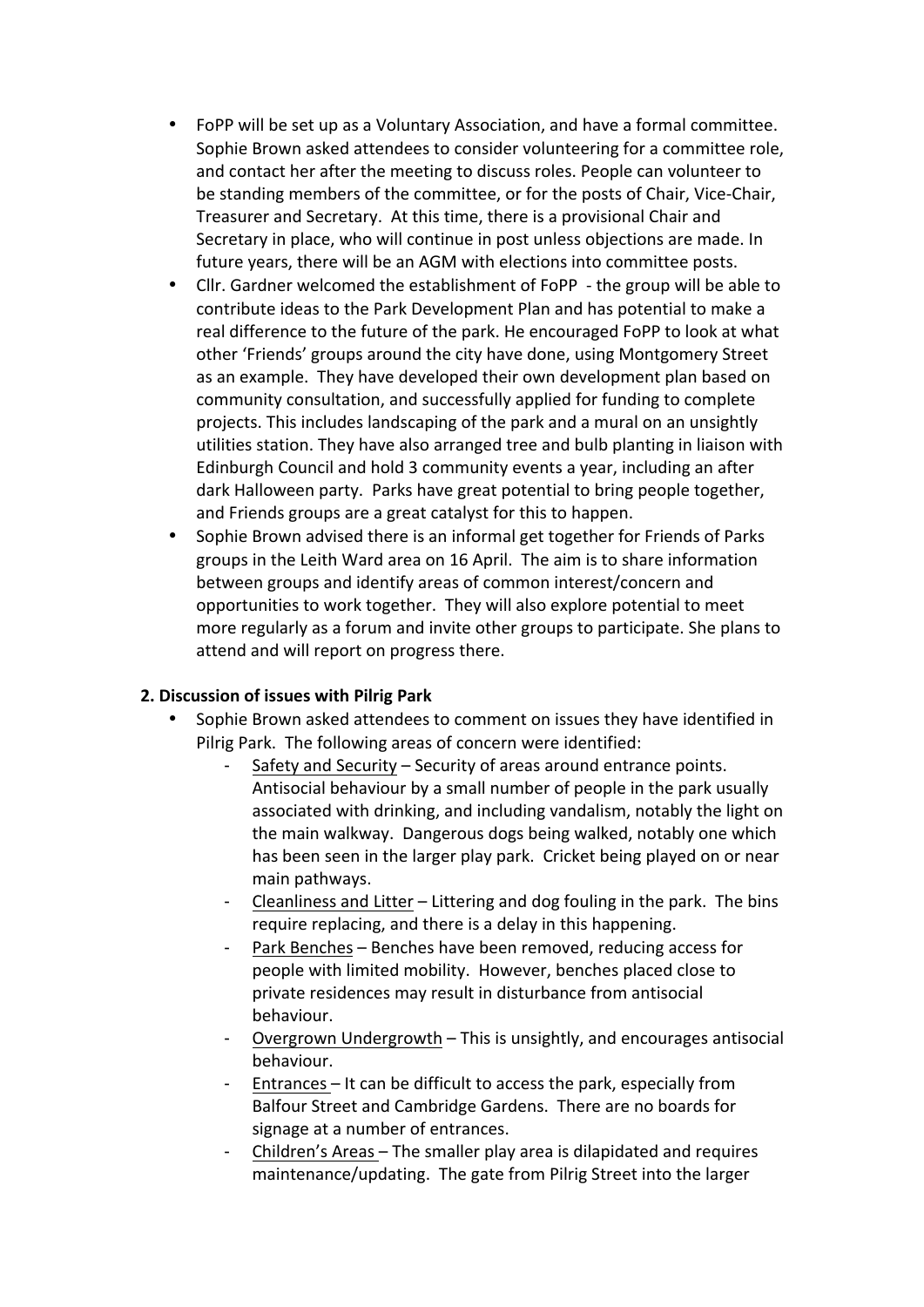play area at the Bonnigton Road end is not sprung and is a safety risk to children playing in the park.

- Upkeep of paths in park many pathways are becoming rundown, this creates an accessibility issue for the park.
- Drainage drainage in one area of the park leads to excessive mud (possibly containing sewage) near one entrance.
- Fiona Devlin advised the drainage issue has been checked and is not sewage. Residents' concerned asked that Sophie Brown forward correspondence they had received to Fiona.
- Paul Hutton advised that individual cases of antisocial behaviour in relation to dog fouling and littering should be reported to the council desk (0131 529 3030) or if a minor incident occurs this should be directed to the general police desk (0131 3113131). This means reports are officially logged so the council and police can build records and take appropriate action.
- The new 'Management Rules for Public Parks and Greenspaces' were discussed as a useful reference in considering appropriate usage of the park. A number of people were not aware of this document.
- Cllr. Gardener observed that there are a number of common issues identified by groups around the city and the new forum mentioned by Sophie Brown in the introduction to the meeting is an opportunity to discuss such issues, agree good practice across different parks, and feedback to the council as a group.
- Paul Hutton agreed this is a good approach. It can be difficult to respond to many, varied requests from different groups often about the same issue  $$ having a forum where a joint response to common issues can be discussed is a useful model.

## **3. Discussion of Park Development Plan**

- Fiona Devlin explained the Development Plan is a draft for consultation with communities. The plan is developed following a process by which parks are assessed by council staff and key issues needing to be addressed are identified for the plan. She noted that aims and objectives in the plan are key to funding, but the draft plan is not exhaustive and new suggestions can be added. The creation of FoPP will aid to the future development of the plan, because it can respond to consultation as a group. She encouraged FoPP members to think broadly and make ideas and suggestions for positive changes.
- A resident asked what funds are available from the council to support activities. Fiona Devlin advised there is a citywide Park Improvement Budget. Large bids are dealt with on an annual basis (closed this year) and smaller ones run on through the year. She can provide FoPP with further advice on funding streams as plans and ideas develop.
- The location and plans for benches and bins were discussed and Fiona Devlin confirmed that a plan for bins is in place however the Council are waiting for issues with the contractors to install the bins to be resolved. FD confirmed that FoPP can be consulted on placement of benches. Sophie Brown requested that Fiona Devlin send a map of proposed bench and bin sites to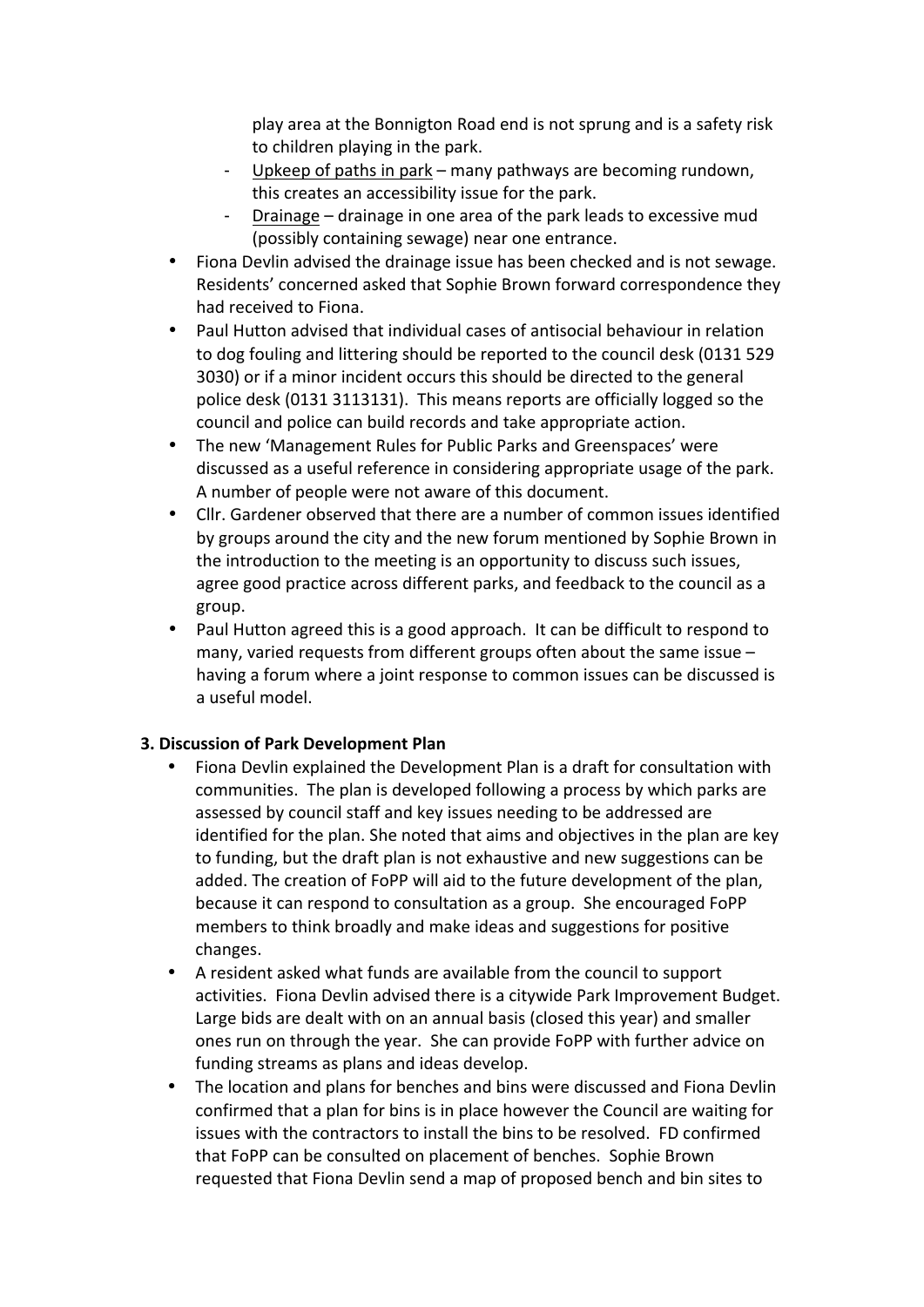be circulated to FoPP members, and suggested a walk around the park to discuss bench placements. Cllr. Gardener suggested that he could give support in pushing for progress on getting bins installed.

- One resident asked if there are plans to improve the smaller play area, or an application for funding should be made by FoPP. Fiona Devlin advised that there is a team in the council responsible for allocating funding to upgrade play areas in parks across the city based upon need, funds are allocated for this year but FoPP could bid development next year (bids close in December). It is helpful if 'Friends' groups are willing to put applications into grantmaking bodies as well. Fiona Devlin can advise FoPP on where the small play park stands in priority list for park repairs and advise on where other groups have secured external funding.
- It was noted that usage of this area of the park will significantly increase with the opening of the new Gaelic Medium School. Katie Wight, who was representing the Gaelic School, said that all the issues discussed so far were also of concern to the school, especially as they are likely to be using the park regularly and need it to be a safe and welcoming environment.
- Paul Hutton advised that his team have a number of tasks they would like to tackle in the park, however they are limited by the resources available to them. It was suggested that if additional manpower would be beneficial then FoPP could help with this. PH said that he would review tasks to see if FoPP might be able to develop a plan to assist.

### **4. Recommendations for Pilrig Park Development Plan**

In the discussions above the following recommendations were made for the development plan:

- a) Signage better signage relating to antisocial behaviour and reporting issues/requesting repairs.
- b) Information Boards additional information boards at all entrance points to park required, signage recommended above at all Information boards.
- c) Management of Undergrowth  $-$  consider plans to manage undergrowth in park, particularly around Millennium Wood through either management and planting, or reduction and removal.
- d) Improvement of smaller play areas consider upgrading and improvement of small play area, and surrounding area where the opening of the new school will significantly increase usage.

Sophie Brown thanked everyone for their comments and observed that not everyone may have been able to make their comments at the meeting She will circulate the plan by email and ask for comments and feedback. This will be collated into a report for the council.

### **5. Suggested Activity for FoPP**

In the discussions above the following ideas for FoPP activity were discussed:

- a) Ask other Friends Groups for advice on how they have addressed antisocial behaviour in the park.
- b) Consider application to improve smaller play area.